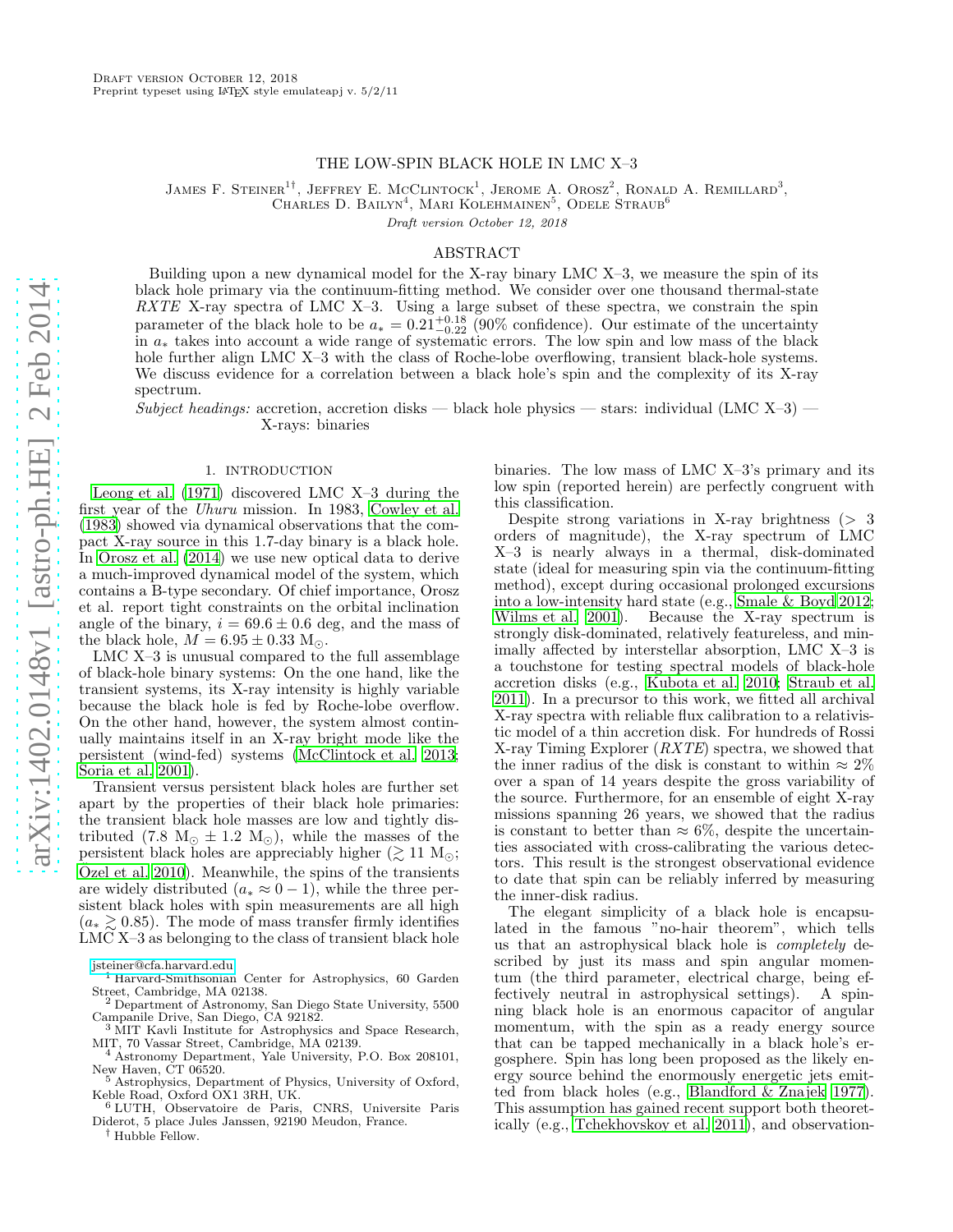ally [\(Narayan & McClintock 2012;](#page-4-12) [Steiner et al. 2013;](#page-4-13) [McClintock et al. 2013,](#page-4-3) but see [Russell et al. 2013\)](#page-4-14).

The two primary means by which black hole spins are measured are 1) X-ray continuum-fitting [\(Zhang et al.](#page-4-15) [1997\)](#page-4-15), and 2) modeling relativistic reflection (frequently termed the "Fe-line" method) [\(Fabian et al. 1989\)](#page-4-16). The single precept which underpins both methods is the monotonic relationship between spin and the radius of the innermost-stable circular orbit (ISCO) for particles orbiting the black hole. Consequently, by determining  $R_{\rm ISCO}$ , which is presumed to be the inner-radius of the accretion disk, one may directly infer a black hole's angular momentum J, usually expressed as the dimensionless spin parameter,

$$
a_* \equiv cJ/GM^2, \qquad 0 \le |a_*| \le 1. \tag{1}
$$

The continuum-fitting method – the basis for the work presented here – has been used to estimate the spins of roughly a dozen stellar-mass black holes (e.g., [McClintock et al. 2013](#page-4-3), and references therein, [Middleton et al. 2006;](#page-4-17) [Kolehmainen et al. 2011\)](#page-4-18). In this method, the inner-disk radius is estimated using the thermal, multicolor blackbody continuum emission from the disk (e.g., [Novikov & Thorne 1973;](#page-4-19) [Shakura & Sunyaev](#page-4-20) [1973\)](#page-4-20). The Fe-line method measures  $R_{\text{in}}$  using the redward extent of relativistic broadening of reflection features in the disk, and has been applied just as widely (e.g., [Brenneman & Reynolds 2006;](#page-4-21) [Walton et al.](#page-4-22) [2012;](#page-4-22) [Reis et al. 2013](#page-4-23) and [Reynolds 2013](#page-4-24) and references therein). Both methods, but especially the Feline method, are also being applied to measure the spins of supermassive black holes in active galactic nuclei (AGN). LMC X–3 is ideal for continuum-fitting as it offers a strong, dominantly thermal continuum at nearly all times. However, its spectra accordingly contain very little signal in reflection, and so reflection models cannot constrain spin for this source.

Prior to this investigation, a preliminary estimate of LMC X–3's spin was obtained via a continuumfitting measurement from a single *BeppoSAX* spectrum by [Davis et al. \(2006](#page-4-25)), later bolstered by [Kubota et al.](#page-4-8) [\(2010\)](#page-4-8). Their results were hampered primarily by the poorly constrained mass available at the time, and so only a rough estimate was possible,  $a_* \sim 0.3$ . Employing the new and precise mass measurement from [Orosz et al.](#page-4-2) [\(2014\)](#page-4-2), we revisit LMC X–3's spin determination. Using the largest data set available to us – over a decade of pointed monitoring with  $(RXTE)$  – we estimate the spin and its uncertainty for LMC X–3 via X-ray continuum fitting.

#### 2. DATA AND ANALYSIS

<span id="page-1-1"></span>We replicate the reduction and analysis techniques adopted in [Steiner et al. \(2010\)](#page-4-26) while considering the full set of RXTE pointed observations over the mission lifetime. To ensure the most consistent analysis, we only use data for the PCU-2 detector, which has the most stable calibration and was most frequently active. We separate and analyze each segment of continuous exposure, applying a 300 s lower limit. For very long observations, we divide the interval into segments with individual exposure times less than 5000 s. In total, this yields 1598 spectra with an average exposure time and net signal of

 $\sim 2$  ks and  $\sim 50 \times 10^3$  counts, respectively. The spectra have been background subtracted and corrected for detector dead time.

We fit the data over the energy range 2.8–25 keV and include a 1% systematic error in the count rates in each channel to account for uncertainties in the response of the detector. We use the average PCU-2 spectrum of the Crab to establish our standard absolute flux calibration (Toor & Seward  $1974)^8$  $1974)^8$ . For this step, we use the model crabcor [\(Steiner et al. 2010](#page-4-26)) which rescales the normalization by 9.7% and adjusts the spectral index by  $\Delta\Gamma = 0.01$ . There is relatively little interstellar absorption,  $N_{\rm H} = 4 \times 10^{20}$  cm<sup>-2</sup> [\(Page et al. 2003](#page-4-28)), which is kept fixed during fitting and modeled via TBABS [\(Wilms et al. 2000](#page-4-29)).

Errors are everywhere quoted at the  $1\sigma$  level un-<br>less otherwise indicated. For the primary – i.e., For the primary – i.e., thermal disk – component of emission, we use ker-RBB2 [\(McClintock et al. 2013](#page-4-3); [Davis & Hubeny 2006](#page-4-30); [Li et al. 2005](#page-4-31)), which incorporates all relativistic effects and directly solves for spin. The model ker-RBB2 assumes that the disk is razor thin and optically thick. To apply KERRBB2 one must specify four external input parameters: black hole mass, disk inclination, distance  $D$  and the viscosity parameter  $\alpha$  [\(Shakura & Sunyaev 1973\)](#page-4-20). The Compton powerlaw component is modeled empirically using SIMPL [\(Steiner et al. 2009b](#page-4-32)). Our complete spectral model is expressed as TBABS(SIMPL⊗KERRBB2)×CRABCOR.

As an initial step in the analysis, we fit the full data set to our spectral model using fiducial values for M and i (Section [1\)](#page-0-0) and a distance  $D = 48.1 \pm$ 2.2 kpc [\(Orosz et al. 2009\)](#page-4-33), and adopting a viscosity  $\alpha = 0.03$ . We include limb darkening and returning radiation effects, adopt zero torque at the inner-disk boundary, and make the standard assumption that the black hole's spin axis is aligned with the orbital angular momentum [\(Steiner & McClintock 2012;](#page-4-34) [McClintock et al.](#page-4-3) [2013\)](#page-4-3). There are just four free fit parameters:  $a_*,$  mass accretion rate  $\dot{M}$ , photon spectral index  $\Gamma$ , and the scattering fraction  $f_{SC}$  (the fraction of disk photons scattered in the corona). We constrained the photon index to lie in the range  $\Gamma = 1.5 - 3.5$ ; the three other parameters are unconstrained.

Subsequent to fitting all of the spectra, we use our initial results to screen out spectra that are unsuitable for the measurement of spin: We reject data for which  $f_{SC}$ exceeds 25% (141/1598; see [Steiner et al. 2009a\)](#page-4-35). We likewise discard data for which the goodness-of-fit  $\chi^2_{\nu} > 2$ (4/1598), arriving at a sample of 1454 thermal-state spectra. Figure [1](#page-2-0) shows a fit to one representative spectrum. The thermal component in red plainly dominates the flux, and our model of a featureless Comptonized disk provides a more-than sufficient fit  $(\chi^2_{\nu} \approx 0.5)$ , with only four free parameters.

A restriction of KERRBB2 is that it is only applicable to those data firmly in the "thin-disk" limit (scale height  $H/R \ll 1$ ). The scale-height of the X-ray emitting region of the disk is determined by radiation pressure, itself set by the luminosity. Previous work has demonstrated

<span id="page-1-0"></span><sup>8</sup> We have explored the effects of the variability of the Crab's spectrum [\(Wilson-Hodge et al. 2011\)](#page-4-36) on our results and find that they are negligible.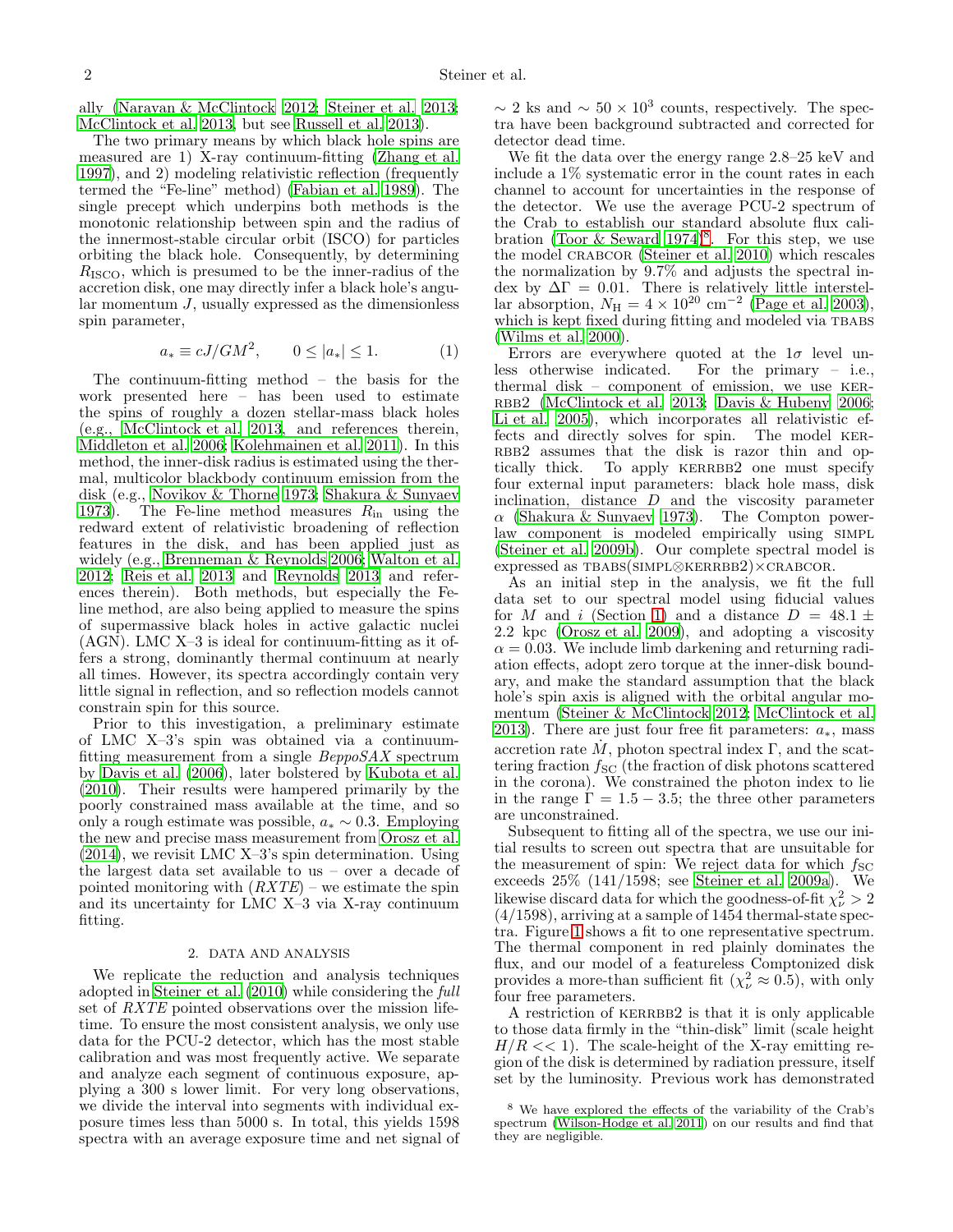

<span id="page-2-0"></span>Fig. 1.— A representative fit to a 4 ks exposure of LMC X–3 from 9 December 1998. The black line shows the composite model, including the effects of photoelectric absorption. The red and blue dash-dotted lines show the intrinsic thermal disk and power-law components, respectively.

that the presence of a geometrically-thin, optically-thick disk can be reliably assumed over the luminosity range  $L \approx 5 - 30\%L_{\text{Edd}}$ , where the Eddington-luminosity  $L_{\rm Edd}$  ≈ 1.3 × 10<sup>38</sup>( $M/M_{\odot}$ ) erg s<sup>-1</sup> [\(McClintock et al.](#page-4-3) [2013\)](#page-4-3).

#### 3. RESULTS

<span id="page-2-4"></span>In our initial run, a total of 391 spectra fulfilling the thermal selection also match this luminosity (thin-disk) criterion. Using the spectra which make both cuts, we obtain a spin  $a_* = 0.190 \pm 0.005$  (weighted mean and its  $1\sigma$  error).

A comprehensive run is now performed to assess the error in spin from uncertainties in the other measurement quantities. For each point along a grid of  $M$ , i, and D, we repeat our spectral fits to the pre-selection of 1454 spectra. Mass is sampled from  $M: 5-11$  M<sub> $\odot$ </sub>, inclination  $i:60^{\circ} - 75^{\circ}$ , and  $D:41 - 56$  kpc. The values of  $L/L_{\text{Edd}}$  depend upon  $M, i$ , and D, but typically  $\sim$  400 of these spectra fulfill the luminosity criterion. At each gridpoint, the distribution of spin from the selected spectra gives a single, mean spin, and its uncertainty<sup>[9](#page-2-1)</sup>. By applying weights according to the probability of each gridpoint (calculated using the measurements of  $M$ ,  $i$ , and D given in Sections [1,](#page-0-0)[2\)](#page-1-1), results are combined to achieve a composite distribution in spin. This distribution is inclusive of all measurement errors.

In previous work, we have assessed the effects of a wide range of systematic errors [\(Steiner et al. 2010,](#page-4-26) [2011\)](#page-4-37) and found that only two are significant: the uncertainty in  $\alpha$ and the uncertainty in the spectrum of the Crab, which we use as our flux standard (Section [2\)](#page-1-1). We take uncertainty in  $\alpha$  into account by repeating the analysis for  $\alpha = 0.01$  and  $\alpha = 0.1$  and then averaging the spin distributions, weighting them equally. We incorporate a 10% uncertainty in the absolute X-ray flux calibration

TABLE 1 Final Spin Determination

<span id="page-2-3"></span>

| Confidence Level                                                 | Spin Interval                                                                                                               | $R_{\rm in}$ Interval                                                                                                      |
|------------------------------------------------------------------|-----------------------------------------------------------------------------------------------------------------------------|----------------------------------------------------------------------------------------------------------------------------|
| $68\%~(1\sigma)$<br>90%<br>$95\% (2\sigma)$<br>99.7% $(3\sigma)$ | $a_* = 0.21 \pm 0.12$<br>$\substack{0.21_{-0.22}^{+0.18}\\0.21_{-0.27}^{+0.21}\\0.21_{-0.30}^{+0.30}\\0.21_{-0.44}^{+0.30}$ | $R_{\rm in}/M = 5.3 \pm 0.4$<br>$\begin{array}{l} 5.3_{-0.6}^{+0.7}\\ 5.3_{-0.8}^{+0.9}\\ 5.3_{-1.8}^{+1.4}\\ \end{array}$ |

NOTE. — Incremental confidence intervals for our final, adopted spin result, which accounts for all sources of error.



<span id="page-2-2"></span>FIG. 2.— The net probability distribution of  $a_*$  ( $R_{\rm in}$ ). The abcissa is scaled logarithmically in Rin, a metric which reflects our measurement scale. The corresponding quantity of chief physical interest, namely a∗, is shown on the lower axis. Our final distribution (solid line) incorporates measurement error and systematic error, most notably uncertainties in the  $\alpha$ -viscosity and the absolute flux calibration. The pair of dash-dotted lines indicate the 90% confidence interval. The dotted line shows our result for  $\alpha = 0.03$ ignoring the effects of systematic error (where the probability distribution has been rescaled for comparison).

[\(Toor & Seward 1974\)](#page-4-27) by broadening our distribution in  $R_{\rm in}$  using a Gaussian kernel with 5% width. Finally, an additional 2% broadening is used to account for the small variation introduced by adopting a different choice of Comptonization model [\(Steiner et al. 2010\)](#page-4-26).

The combined result is shown in Figure [2.](#page-2-2) Our  $\hat{h}$ nal measurement of spin, including all measurement and systematic uncertainties is  $a_* = 0.21_{-0.22}^{+0.18}$  (90%). For comparison, our measurement without considering systematic errors (using  $\alpha = 0.03$ ) yielded  $a_* = 0.21 \pm 0.10$ (90%). Table [1](#page-2-3) gives our final determination of spin as measured at several confidence levels, explicitly given because the measurement errors in spin are generally nonlinear.

As a bottom line, LMC X–3 has a precisely determined spin, which is low.

#### 4. DISCUSSION

In Section [3](#page-2-4) we considered the effects of all measurement errors and known systematic errors on our estimate of a<sup>∗</sup> (apart from the assumption that the black hole's spin is aligned with the orbital angular momentum vector; see Section 5.4 in [McClintock et al. 2013](#page-4-3)). In this section we consider the error we incur by our reliance on

<span id="page-2-1"></span> $9$  As demonstrated in [Steiner et al. \(2010\)](#page-4-26), the inner disk radius (which corresponds to a particular value of spin) at any grid point has a spread of  $< 5\%$ , while the mean of the distribution is determined with much greater precision.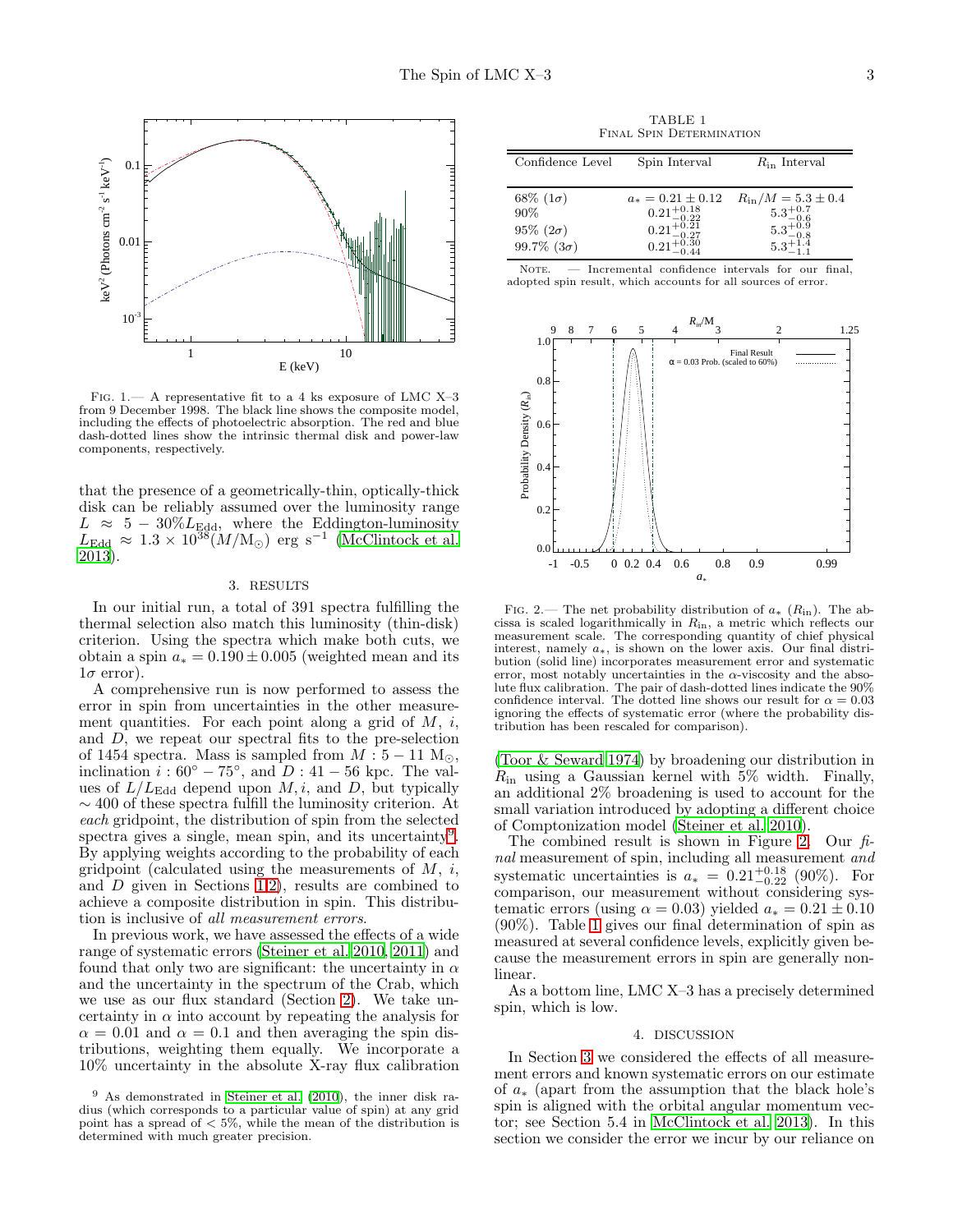the Novikov-Thorne model and conclude that it is relatively small. We then compare the low spin of LMC X–3 to the spins of several other sources, tentatively concluding that the Compton component is relatively weak for low spin black holes and strong for rapidly spinning ones.

## 4.1. Errors from the Novikov-Thorne Model

While our earlier study of LMC X–3 [\(Steiner et al.](#page-4-26) [2010\)](#page-4-26), and similar studies of other black hole binaries  $(e.g., Gierliński & Done 2004), provide compelling ev$ idence that the inner disk radius is constant in black hole binaries, it does not prove that this radius is in fact  $R_{\text{ISCO}}$ . The central assumption of the thin-disk model is that the viscous torque vanishes at the ISCO and that no flux is emitted from within this radius. This assumption has been tested by several groups using sophisticated general-relativistic magnetohydrodynamic (GRMHD) codes. The results from two groups are exemplified by three key studies, each aimed at testing the reliability of spin estimates. Results from one group are reported in [Noble et al. \(2011\)](#page-4-39), and from the other in [Kulkarni et al. \(2011](#page-4-40)) and [Zhu et al. \(2012\)](#page-4-41). Both groups produce synthetic observations of their simulations as they would appear to a distant observer at a range of viewing angles.

Although there are subtle differences in the approaches taken by the two groups, one can make a reasonably direct comparison between [Kulkarni et al. \(2011\)](#page-4-40) and [Noble et al. \(2011\)](#page-4-39). Both groups used ad hoc but reasonable cooling prescriptions in post-processing to convert magnetic stresses into radiation. By treating the dissipation as local and thermal, disk spectra have been generated for a nonspinning black hole by Noble et al. and for black holes with a range of spins by Kulkarni et al. From these two works, one concludes that spin measurements systematically *overestimate* the spin, that this effect is most pronounced at high inclination, and that the fractional change in  $R_{\text{in}}$  is independent of  $a_*$ . The deviation of  $R_{\rm in}/R_{\rm ISCO}$  from unity is of order ten percent. However, the state-of-the-art analysis has been achieved by [Zhu et al. \(2012\)](#page-4-41), and its findings differ appreciably, as we now discuss.

Zhu et al. include, as an additional post-processing step, full radiative-transfer through the disk atmosphere in generating the simulated GRMHD spectra. In contrast to the  $\sim 10\%$  shift in  $R_{\rm in}/R_{\rm ISCO}$  reported by [Kulkarni et al. \(2011\)](#page-4-40) and [Noble et al. \(2011\)](#page-4-39), Zhu et al. find a much smaller deviation because their more sophisticated approach identifies a hard power-law component of emission that is largely produced inside  $R_{\rm ISCO}$ . It is this component, which in the earlier work was lumped in with the thermal emission, that was largely responsible for the shift in  $R_{\rm in}/R_{\rm ISCO}$ . Analyzing their simulated spectra using the model in Section [2,](#page-1-1) Zhu et al. find that the shift in  $R_{\rm in}/R_{\rm ISCO}$  is only  $\sim 3\% \pm 2\%$  and that it depends only weakly on inclination,  $\alpha$ , and luminosity (see Table 2 in [Zhu et al. 2012\)](#page-4-41).

In short, deviations from Novikov-Thorne are likely of minor consequence. For the nominal spin of LMC X– 3, a 3% offset in  $R_{\text{in}}$  would imply  $a_* \approx 0.16$  (a shift of  $\Delta a_* = -0.05$ , or a  $0.4\sigma$  correction to our final result.

# 4.2. A Possible Link Between Spin and Spectral Complexity

Although the spins of more than a dozen stellar-mass black holes have been measured, only two have spins as low as LMC X–3, namely, A0620–00 and H1743-322 [\(McClintock et al. 2013\)](#page-4-3). The spectra of A0620–00 and LMC X–3 (at luminosities  $> 0.05L_{\text{Edd}}$ ) are remarkably simple, consisting of a dominant thermal component with Compton power-law and reflection components that are always quite faint. The spectrum of H1743–322 is not as consistently simple. However, for a large sample of 65 thermal spectra, the Compton (and reflection) component of this source is very faint with a mean strength of  $f_{\rm SC} = 1.2\%$  [\(Steiner et al. 2009a\)](#page-4-35), weaker than for any other sources with a spin measurement (apart from A0260–00 and LMC X–3).

The simplicity of the spectra of these three sources contrasts sharply with the spectra of the two extreme-spin sources, Cyg X–1 and GRS 1915+105 [\(McClintock et al.](#page-4-3) [2013,](#page-4-3) and references therein), and to a lesser degree the spectrum of LMC X–1  $(a_*) = 0.92^{+0.05}_{-0.07}$ ; [Gou et al.](#page-4-42) [2009\)](#page-4-42). The spectra of these sources are generally complex; i.e., they show strong rms variability (from their power-density spectra), are strongly Comptonized, and contain prominent reflection features. Comparison with the simple spectra of A0620–00, LMC X–3 and H1743– 322 suggests that spectral complexity is correlated with spin.

A prediction of this hypothesis is that the spin of GS 2000+25, whose spectral properties (and outburst light curve) are very similar to that of A0620– 00 [\(Terada et al. 2002\)](#page-4-43), is very low, and that the spin of V404 Cyg, whose spectrum was consistently observed to be strongly Comptonized [\(Tanaka & Lewin 1995\)](#page-4-44), is quite high. One other source may be able to provide a strong test of our prediction: 4U1957+11. Although the spin and mass are presently unknown, there are indications that the former is likely high and the latter likely low [\(Nowak et al. 2012\)](#page-4-45), while its spectrum is very thermal and generally only weakly Comptonized. Confirmation of an extreme spin for 4U 1957+11 could decisively rule out this hypothesis.

### 5. CONCLUSIONS

We have analyzed all 1598 spectra of LMC X–3 collected during the RXTE mission. Using a selected sample of  $\approx 400$  spectra, our precise measurement of black hole mass and inclination [\(Orosz et al. 2014\)](#page-4-2), and the continuum-fitting method, we derive a strong constraint on the spin of the black hole:  $a_* = 0.21^{+0.18}_{-0.22}$  (90% confidence). Our comprehensive error estimate takes into account all known sources of uncertainty, e.g., the uncertainties in  $M$ ,  $i$ ,  $D$ ,  $\alpha$ , and in the absolute X-ray flux calibration.

The simple and predominately thermal spectra of LMC X–3 and A0620–00, the black holes with the lowest measured spins, contrast sharply with the complex and strongly Comptonized spectra of GRS 1915+105 and Cyg X–1, the two black holes with near-extreme spin. This comparison suggests a possible link between spin and the degree of spectral complexity, a hypothesis that can be tested, and which predicts a low spin for  $GS\ 2000+25$  and a high spin for V404 Cyg. The black hole 4U 1957+11 may allow a falsification of the hypothesis, if its spin can be measured.